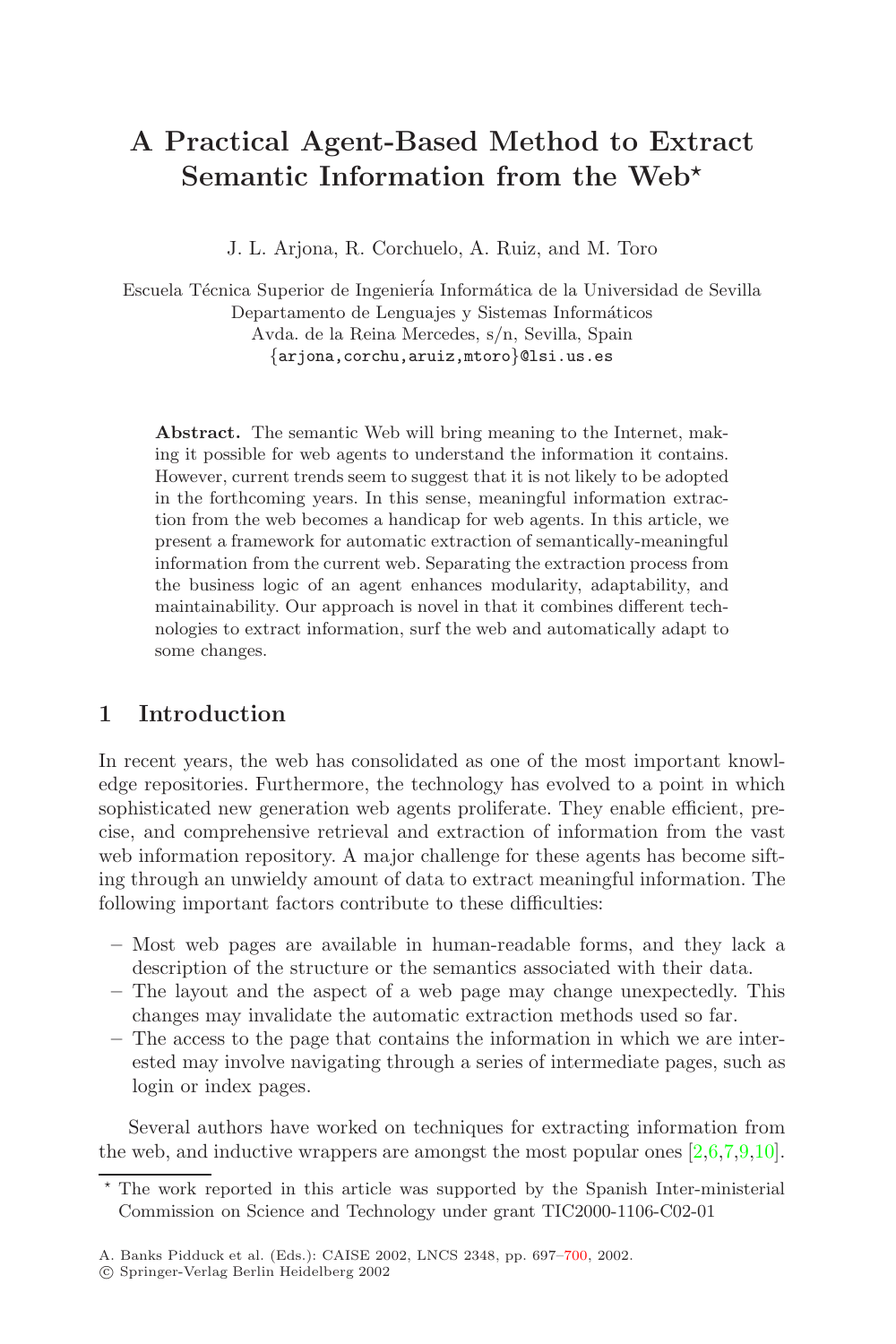<span id="page-1-0"></span>698 J. L. Arjona et al.

They are components that use a number of extraction rules generated by means of au[to](#page-3-6)mated learning techniques such as inductive logic programming, statistical methods, and inductive grammars. Although induction wrappers are suited, they do not associate semantics with the data they extract.

There are also some related proposals in the field of databases, e.g., TSIM-MIS [5] and ARANEUS [8]. Their goal is to integrate heterogeneous information sources such as traditional databases and web pages so that the user can workon them as if they were a homogeneous information source. However, these proposals lacka systematic way to extract information from the web because extraction rules need to be implemented manually, which makes them not scalable and unable to recover from unexpected changes on the web.

In this article, we present a proposal that achieves a complete separation between the logic an agent encapsulates, the navigation path to the page that contains the information it needs, and way to extract it. Giving the necessary mechanisms to associate semantics with the extracted information and to adapt automatically to some changes on the web.

### **2 Our Proposal**

Our proposal aims at providing agent developers with a frameworkin which they can have access to semantically-meaningful data that resides on heterogeneous, user-friendly web pages. It relies on using a number of agents that we call information channels or IC for short. They allow to separate the extraction of information from the logic of an agent, and offer agent developers a good degree of flexibility. In order to allow for semantic interoperability, the information they extract references a number of concepts in a given application domain that are described by means of ontologies.

Figure 1 sketches the architecture of our proposal. As we mentioned above, information channels are at its core because they specialise in extracting information from different sources, and are able to react to information inquiries (reactivity) from other agents (social ability). They act in the background proactively according to a predefined schedule to extract information and to maintain the extraction rules updated.

Each information channel uses several inductive wrappers to extract information so that they can detect inconsistencies amongst the data they extract. If such inconsistencies are found, they then use a voting algorithm to decide whether to use the data extracted by most wrappers or regenerate the set of extraction rules on the fly. This may happen because of an unexpected change to the structure of the web page that invalidates the extraction rules used so far.

There is also an agent broker for information extraction that acts as a trader between the agents that need information from the web and the set of available information channels. When an agent needs some information, it contacts the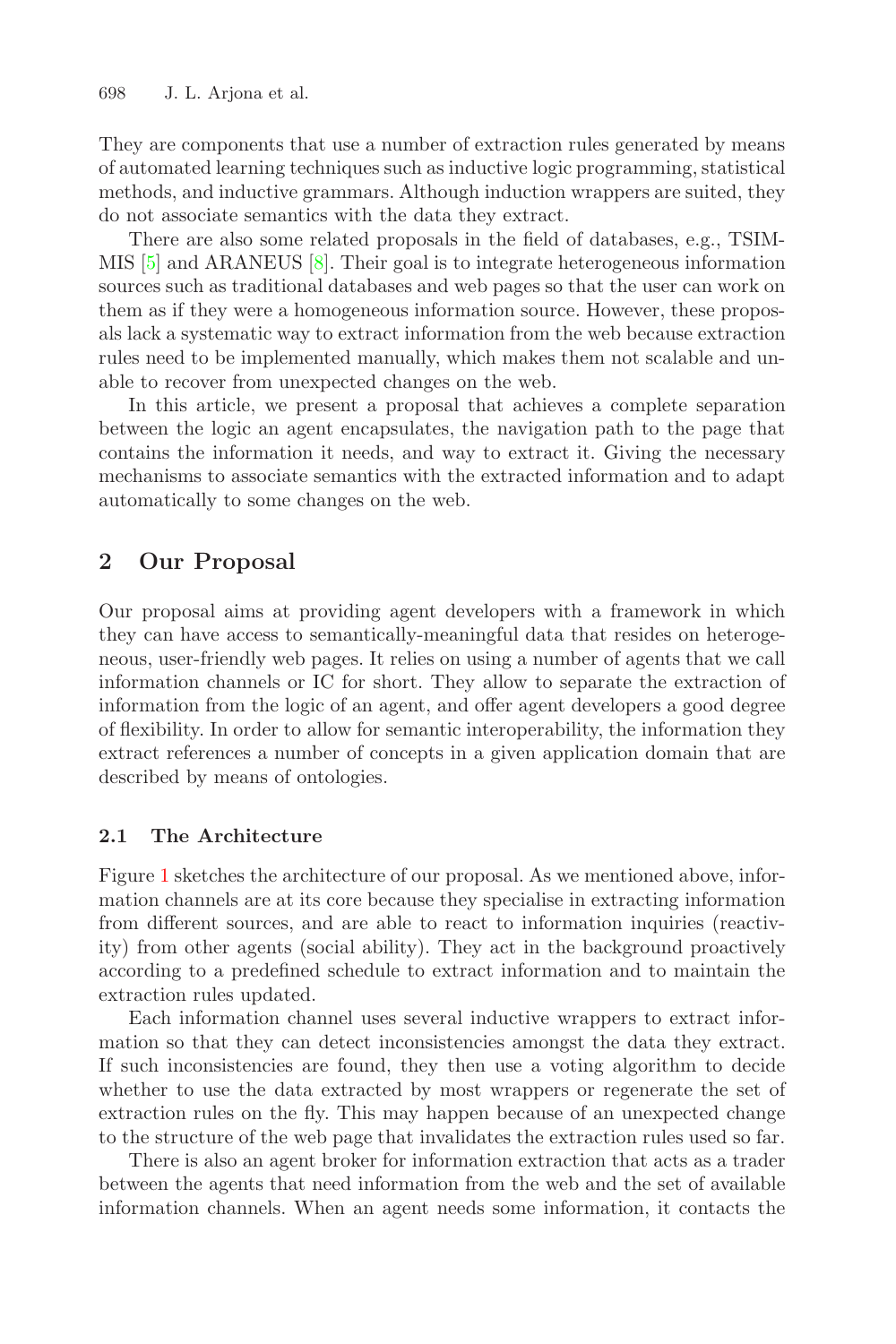<span id="page-2-0"></span>

**Fig. 1.** Proposed architecture

broker, which redirects the request to the appropriate information channel, if possible. This way, agents need not be aware of the existence of different ICs, which can thus be adapted, created or removed from the system transparently (yellow pages).

. An information channel is characterised by the following features: a set of ontologies, a set of extraction rules, and a navigational document.

- **–** *The Ontologies*. The ontologies [3] associated with an IC describe the concepts that define the semantics associated with the information we are going to extract from a high-level, abstract point of view. An ontology allows to define a common vocabulary by means of which different agents may interoperate semantically.
- **–** *The Extraction Rules*.The extraction rules allow to define how to have access to the information in which we are interested. To generate them, we need a set of sample pages containing test data on which we use inductive techniques. To endow the sample pages with semantics, we also need to annotate them with DAML [1] tags that associate the concepts that appear in them with their ontologies. Once the sample pages have been annotated, we can generate the extraction rules using a tool called *wrapper generator*.
- **–** *The Navigational Document*. A navigational document defines the path to intermediate pages, such as login or index pages, we need to visit in order to have access to the page that contains the information in which we are interested. Roughly speaking, a navigational document may be viewed as a state machine in which each state is a web page, and the transitions between states may be viewed as the navigation from the page associated with the initial state to the page associated with the destination state.